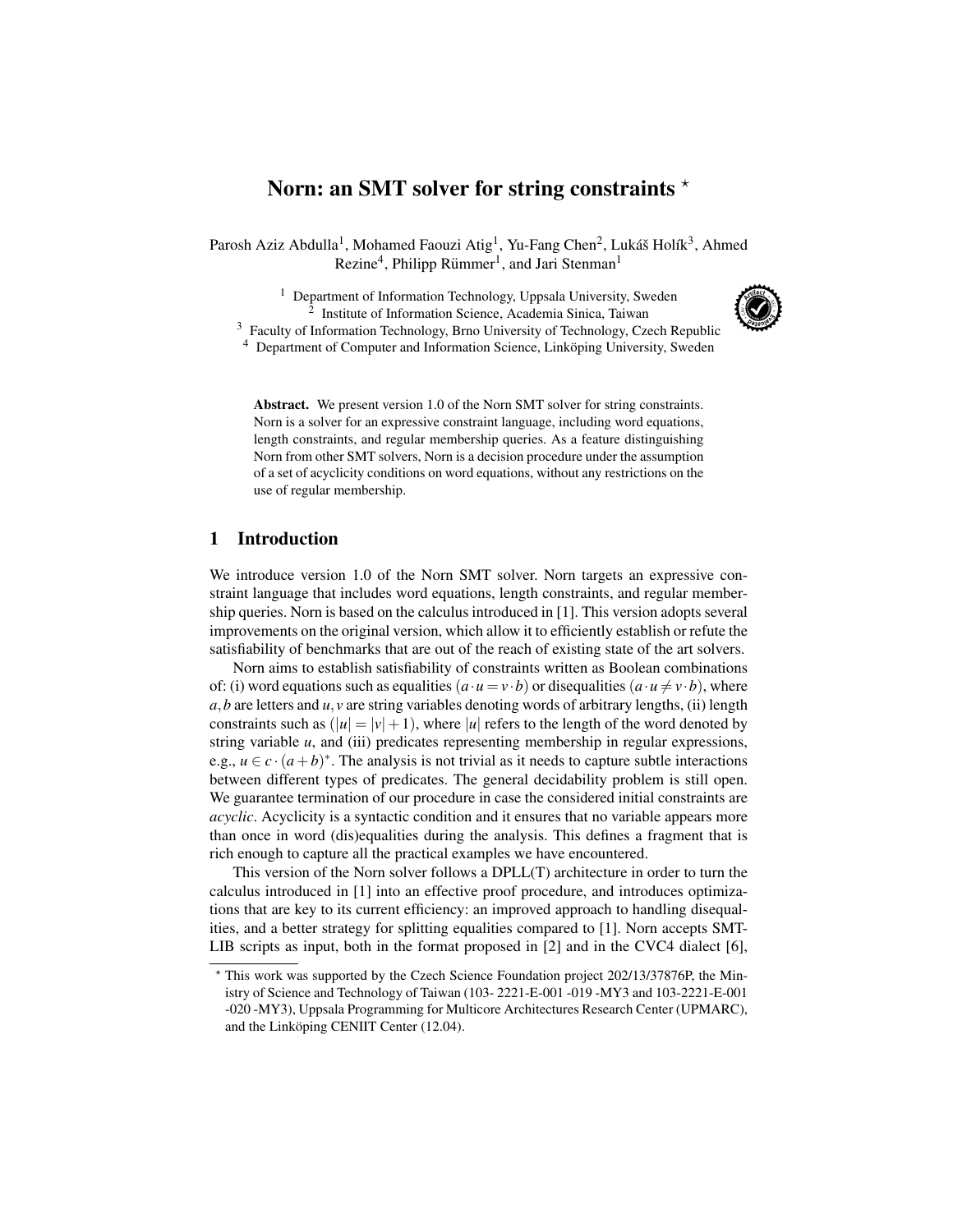and can handle the combination of string constraints and linear integer arithmetic. In addition, Norn contains a fixed-point engine for processing recursive programs in the form of Horn constraints, which are expressed as SMT-LIB scripts with uninterpreted predicates; the algorithm for solving such Horn constraints was introduced in [9, 1].

*Related work.* Over the last years, several SMT solvers for strings and related logics have been introduced. A number of tools handled strings by means of a translation to bit-vectors [5, 10, 11], thus assuming a fixed upper bound on the length of the possible words. More recently, DPLL(T)-based string solvers lift the restriction to strings of bounded length; this generation of solvers includes Z3-str [14], CVC4 [6], and S3 [12], which are all compared to Norn in Sect. 4. Most of those solvers are more restrictive than Norn in their support for language constraints. In our experience, such restrictions are particularly problematic for software model checking, where regular membership constraints offer an elegant and powerful way of expressing and synthesising program invariants. Another related technique are automata-based solvers for analyzing stringmanipulated programs [13]. According to [4], automata-based solvers are faster than the SMT-based ones on checking single execution trace. On the other hand, Norns ability to derive loop invariants and to verify entire programs can allow it to conclude even in the presence of an infinite number of possible single executions. Automata-based solvers would need to provide widening operators to handle such cases.

## 2 Logic and Calculus

Our constraint language includes word equations, membership queries in regular languages and length and arithmetic inequalities. We assume a finite alphabet  $\Sigma$  and write  $\Sigma^*$  to mean the set of finite words over Σ. We assume w.l.o.g. that each letter in our alphabet is represented by its unique Unicode character. We work with a set *U* of string variables denoting words in  $\Sigma^*$  and write  $\mathbb Z$  for the set of integer numbers.

Assume variables  $u, v \in U$ , integers  $k \in \mathbb{Z}$ , letters  $c \in \Sigma$ , and words  $w \in \Sigma^*$ . We further write  $|t|$  for length of word  $t$ . The syntax of the constraints is then given by:

| $\phi$ : $= \phi \wedge \phi$ $\neg \phi$ $\phi$                                                                                                                                             | constraints         |
|----------------------------------------------------------------------------------------------------------------------------------------------------------------------------------------------|---------------------|
| $\varphi$ : $t = t   e \leq e   t \in \mathcal{R}$                                                                                                                                           | atomic predicates   |
| $t := \varepsilon  c  u  t \cdot t$                                                                                                                                                          | terms               |
| $\mathcal{R}$ ::= $\mathbf{0} \in  c w \mathbf{\ell} \cdot \mathbf{R} \mathbf{R} \cdot \mathbf{R} \mathbf{R} \cdot \mathbf{R} \mathbf{R} \cdot \mathbf{R} \cdot \mathbf{R} \cdot \mathbf{R}$ |                     |
| $e := k  t   k * e  e + e$                                                                                                                                                                   | integer expressions |

A constraint is *linear* if no variable appears more than once in any of its (dis)equalities. We write  $w_t$  to mean a word denoted by a term  $t$ . Semantics of the constraints are in [1].

Given a constraint  $\phi$  in our logic, we build a proof tree rooted at  $\phi$  by repeatedly applying inference rules. We assume here, without loss of generality, that φ is given in Disjunctive Normal Form. An inference rule is of the form:

$$
\frac{B_1 B_2 \dots B_n}{A} \text{ NAME}_{cond}
$$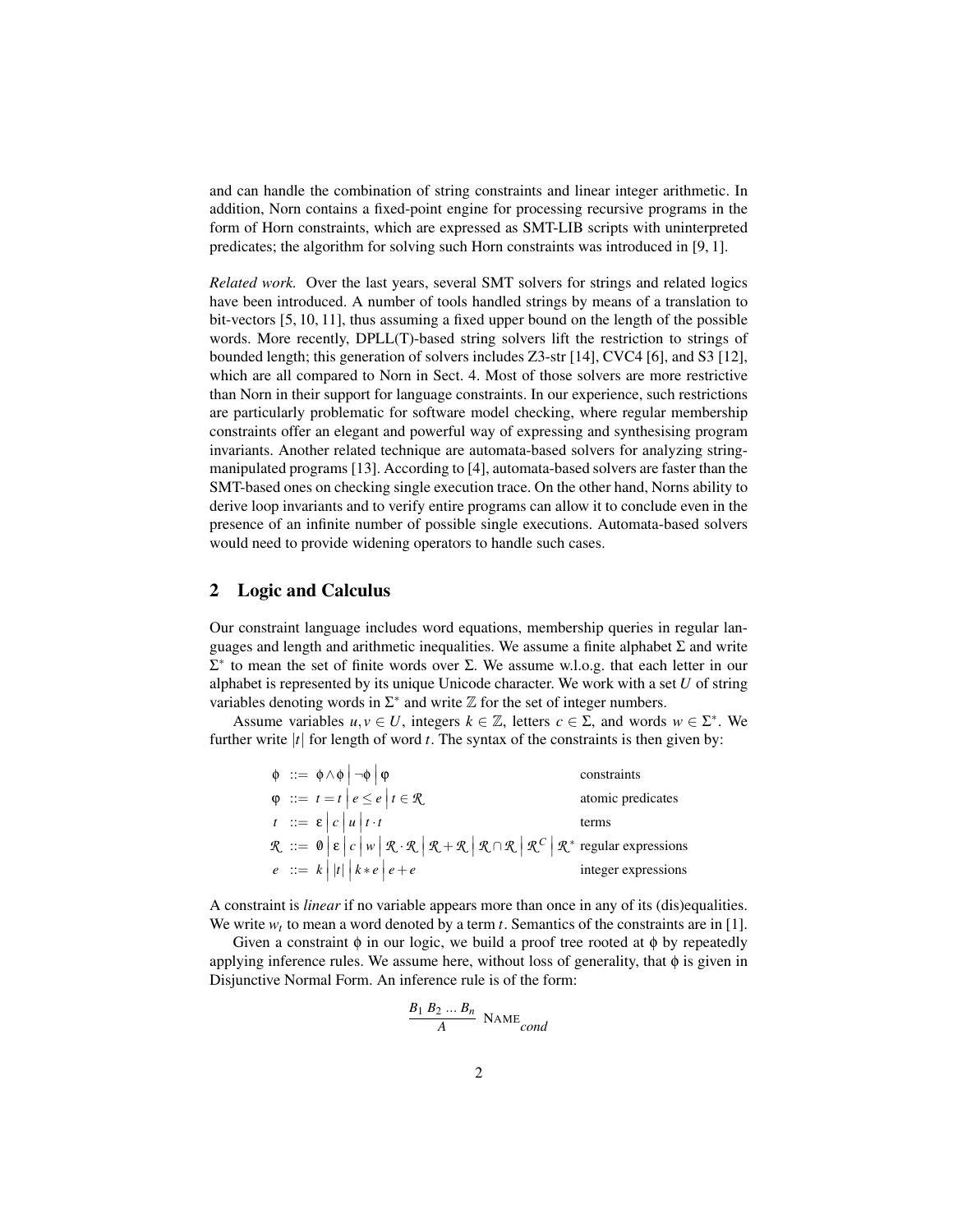NAME is the name of the rule, *cond* is a side condition on *A* for the application of the rule,  $B_1 B_2 \ldots B_n$  are the premises, and *A* is the conclusion. Premises and conclusions are constraints. Each application consumes a conclusion and produces premises. In our calculus, if one of the produced premises turns out to be satisfiable, then  $\phi$  is also satisfiable. If none of the produced premises is satisfiable, then  $\phi$  is unsatisfiable. The inference rules are introduced in [1]. The repeated application of the rules starting from a constraint  $\phi$  is guaranteed to terminate (i.e., giving a decision procedure) in case  $\phi$  is *acyclic*. Intuitively, *acyclicity* is a syntactic condition on the occurences of variables. This condition ensures all (dis)equalities are linear, whether in  $\phi$  or after the application of some inference rule. We describe one rule. Other rules are introduced in [1].

Rule EQ-VAR eliminates variable *u* from the equality  $u \cdot t_1 = t_2 \wedge \phi$ . The equality is satisfied if a word  $w_u$  coincides with the prefix of a word  $w_{t_2}$ . We assume  $u \cdot t_1 =$  $t_2 \wedge \phi$  is linear (see [1] for the general case). There are two sets of premises. The first set corresponds to all the cases where  $w_u$  coincides with a word  $w_t$ <sub>3</sub> where  $t_2$  is the concatenation  $t_3 \cdot t_4$ . The second set represents all situations where  $w_{t_3}$  is a prefix of  $w_u$ which is a prefix of  $w_{t_3 \cdot v}$  with  $t_2$  being written as the concatenation  $t_3 \cdot v \cdot t_4$ .

$$
\{t_1 = t_4 \land \phi[u/t_3] \mid t_2 = t_3 \cdot t_4\} \cup
$$
\n
$$
\frac{\{t_1 = v_2 \cdot t_4 \land \phi[u/t_3 \cdot v_1] [v/v_1 \cdot v_2] \mid t_2 = t_3 \cdot v \cdot t_4\}}{u \cdot t_1 = t_2 \land \phi} \quad \text{EQ-VAR} (u \cdot t_1 = t_2 \text{ is linear})
$$

## 3 A DPLL(T)-Style Proof Procedure for Strings

We follow the classical DPLL(T)-architecture [8] to turn the calculus from Section 2 into an effective proof procedure. For a given (quantifier-free) formula in our logic, first a Boolean skeleton is computed, abstracting every atom to a Boolean variable. A SAT-solver is then used to check satisfiability of the Boolean skeleton, producing (in the positive case) an implicant of the skeleton; the implicant is subsequently translated back to a conjunction of string literals, and checked for satisfiability in the string logic.

Our theory solver for checking conjunctions of string literals implements the rules of Sect. 2 and Sect. 3.1, and handles all necessary splitting internally, i.e., without involving the SAT-solver. In our experience (which is consistent with observations in other domains, e.g., [3]), this approach makes it easier to integrate splitting heuristics, and often shows better performance in practice. In particular, our approach to split equalities is model-based and exploits information extracted from arithmetic constraints in order to prune the search space; the method is explained in Sect. 3.2.

Starting from a conjunction  $\phi = (\phi_{=} \wedge \phi_{\neq} \wedge \phi_{\in} \wedge \phi_a)$  of literals (which is here split into equalities  $\phi$ <sub>=</sub>, disequalities  $\phi$ <sub>≠</sub>, membership constraints  $\phi$ <sub>∈</sub>, and arithmetic constraints φ*a*) the theory solver performs depth-first exploration until either a proof branch is found that cannot be closed (and constitutes a model), or all branches have been closed and discharged. In the latter case, information about the string literals involved in showing unsatisfiability is propagated back to the SAT-solver as a blocking clause.

Rules are applied to  $\phi = (\phi_{\pm} \wedge \phi_{\pm} \wedge \phi_{\epsilon} \wedge \phi_a)$  in the following order: (i) Satisfiability of  $\phi_a$  (in Presburger arithmetic) is checked, (ii) Compound disequalities in  $\phi_{\neq}$  are eliminated (Sect. 3.1), (iii) Equalities in  $\phi$ <sub>=</sub> with complex left-hand side are split (Sect. 3.2),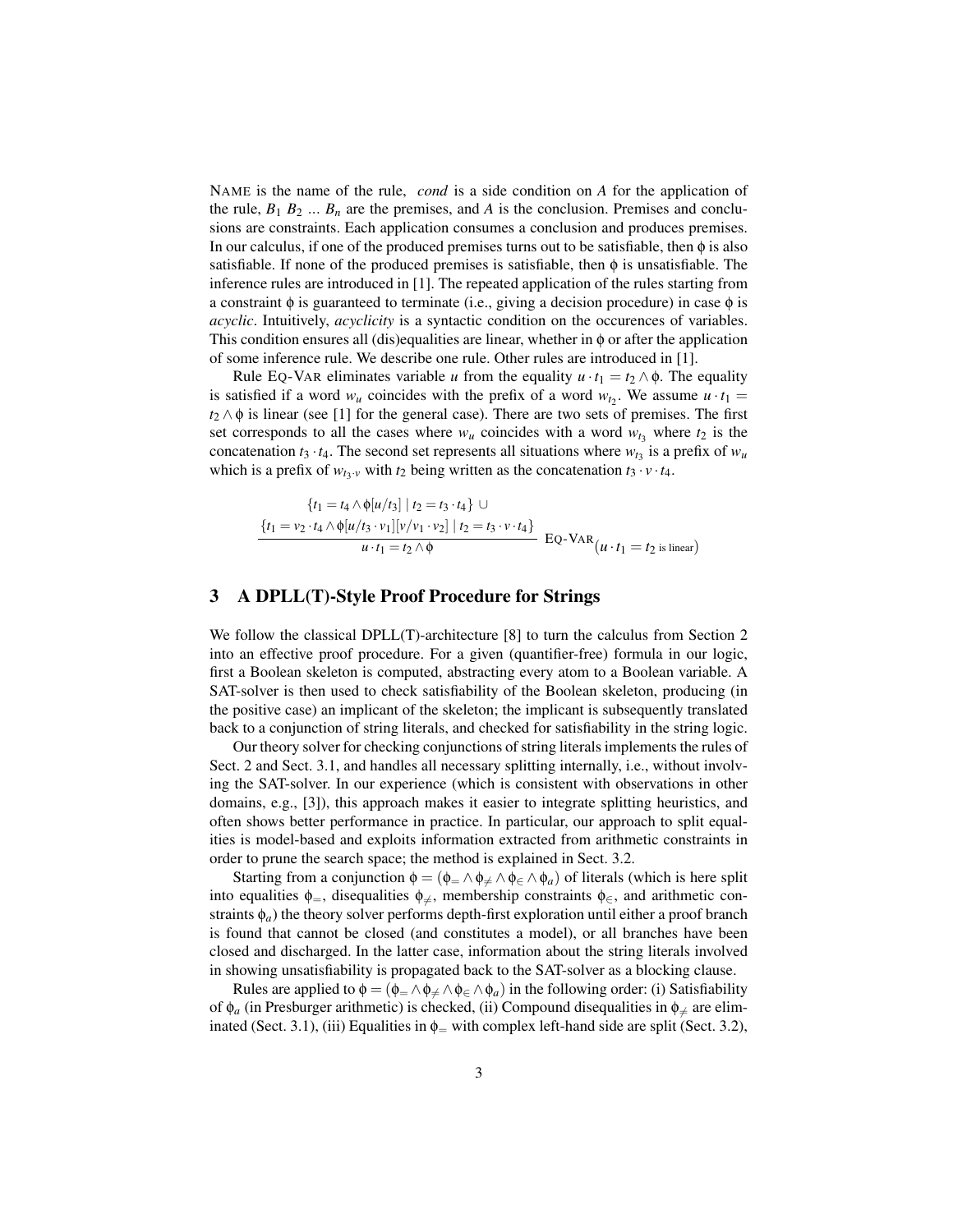(iv) Membership constraints in  $\phi_{\in}$  with complex term are split, and (v) Satisfiability of all remaining membership literals and arithmetic constraints is checked.

#### 3.1 Efficient Handling of Disequalities

To handle disequalities, we proceed differently than the method presented in [1]. For each disequality of the form  $t \neq t'$ , the rule DISEQ-SPLIT produces only two premises. The first premise corresponds to the case where the words  $w_t$  and  $w_{t'}$  have different length. The second case is when  $w_t$  and  $w_{t'}$  have the same length but contain different letters  $c \neq c'$  after a common prefix. Rather than constructing a premise for each pair of different letters (as it is done in [1]), we introduce two special variables  $\mu$  and  $\mu'$  (called *witness variables*) such that the letters *c* and  $c'$  correspond to the words denoted by  $\mu$ and  $\mu'$ . Therefore, the length of these witness variables is one and this fact is added to the arithmetic constraints. Furthermore, we add a disequality  $\mu \neq \mu'$  in order to denote that *c* is different from *c*<sup> $\prime$ </sup>. Assuming fresh variables *u*, *v* and *v*<sup> $\prime$ </sup>, we rewrite  $t \neq t'$  as two equalities  $t = u \cdot \mu \cdot v$  and  $t' = u \cdot \mu' \cdot v'$ . Finally, w.l.o.g. we restrict the inference rules such that witness variables can only be substituted by other witness variables.

$$
\{ |t| \neq |t'| \land \phi \} \cup
$$
  
\n
$$
\{ |\nu| = |\nu'| \land t = u \cdot \mu \cdot \nu \land t' = u \cdot \mu' \cdot \nu' \land |\mu| = 1 \land |\mu'| = 1 \land \mu \neq \mu' \land \phi \}
$$
 DISEQ-SPLIT

The new Rule REG-WITNESS can only be applied to a witness variable  $\mu$  in a certain case. For a formula  $\phi$ , we define the condition  $\Theta(\phi,\mu)$  to denote that  $\mu$  appears in φ only in disequalities. The Rule REG-WITNESS replaces all membership predicates  $\{\mu \in R_i\}_{i=1}^n$  with an arithmetic constraint Unicode( $R_1, R_2, \ldots, R_n, \mu$ ). This constraint uses a fresh variable  $\mu_{uni}$  s.t. the set of possible lengths of the word denoted by  $\mu_{uni}$ represents the set of Unicode characters belonging to the intersection of all regular expressions  $\{R_i\}_{i=1}^n$ . In order to do so, we construct a finite state automaton *A* accepting the intersection of  $\{R_i\}_{i=1}^n$ . Furthermore, we restrict *A* to accept only words of size exactly one (since  $\mu$  is a witness variable). The obtained automaton is then determined. Notice that the determined automaton *B* has only transitions from the initial state to the final one. Each transition of *B* is labelled by a Unicode character interval as specified by the automata library [7] we are using. Then, for each transition labeled by an interval of the form  $\{\min, \ldots, \max\}$ , we associate the arithmetic constraint  $\min \leq |\mu_{uni}| \leq \max$ . Finally, our arithmetic constraint  $Unicode(R_1, R_2, \ldots, R_n, \mu)$  will be the disjunction of all associated arithmetic constraints to all the transitions of *B*. In the case that the intersection is empty, we set  $Unicode(R_1, R_2, \ldots, R_n, \mu)$  to false.

$$
\frac{\text{Unicode}(\mathcal{R}_1 \cap \ldots \cap \mathcal{R}_m, u) \wedge \phi}{\mu \in \mathcal{R}_1 \wedge \ldots \wedge u \in \mathcal{R}_m \wedge \phi} \text{ Reg-WITNESS}(\Theta(\phi, \mu))
$$

Finally, the Rule DISEQ-WITNESS replaces a disequality of the form  $\mu \neq \mu'$  by the arithmetic constraint  $|\mu_{uni}| \neq |\mu'_{uni}|$ .

$$
\frac{|\mu_{uni}| \neq |\mu'_{uni}| \land \phi}{\mu \neq \mu' \land \phi}
$$
 DISEQ-WITNESS $(\Theta(\phi, \mu))$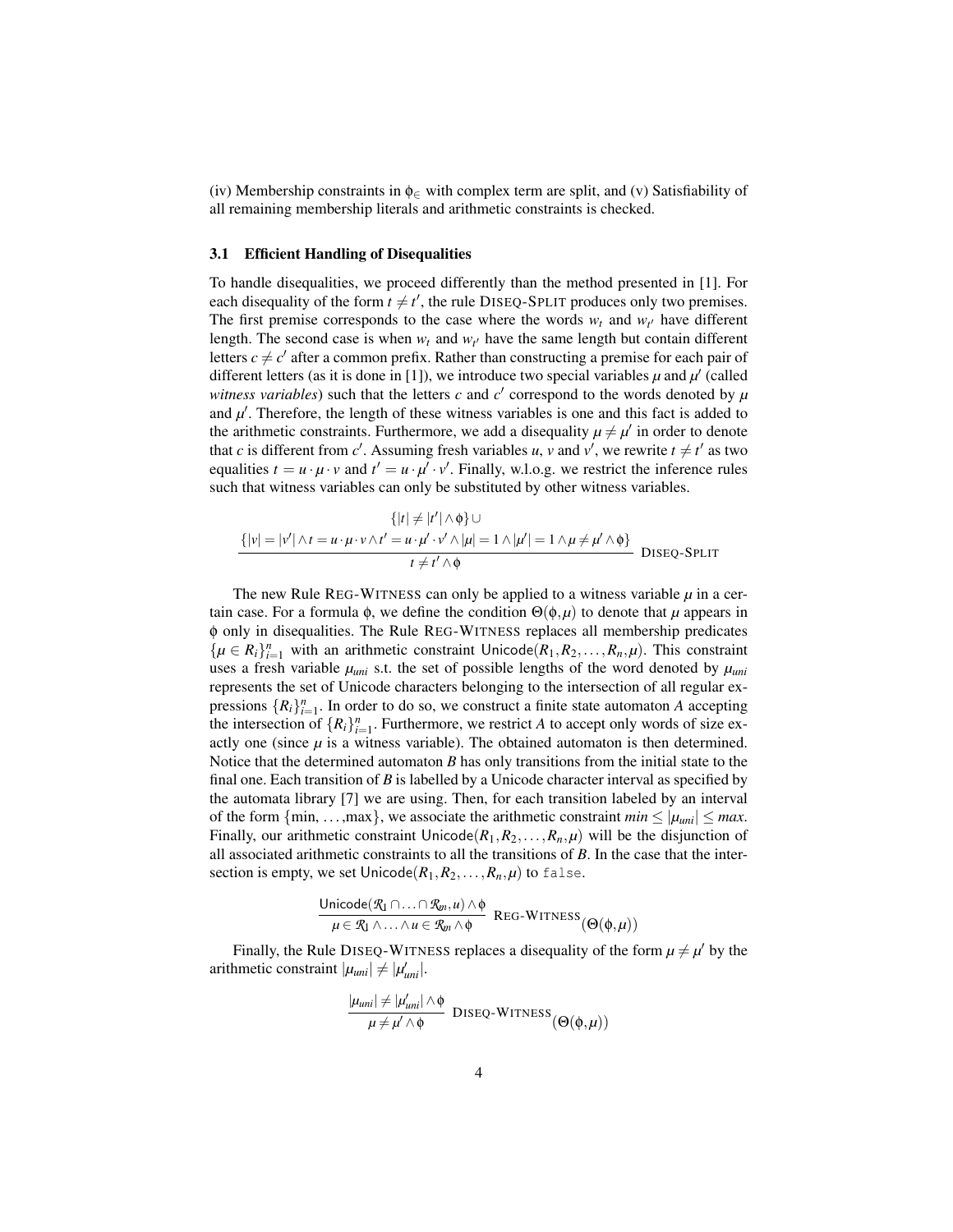#### 3.2 Length-Guided Splitting of Equalities

The original calculus rule for handling complex equalities is EQ-VAR, which systematically enumerates the different ways of matching up left-hand and right-hand side terms. For a practical proof procedure, naive use of this rule is sub-optimal in two respects: the number of cases to be considered grows quickly (in the worst case, exponentially in the number of equalities); and the rule does not provide any guidance on the order in which the cases should be considered, which can have dramatic impact on the performance for satisfiable problems. We found that both aspects can be improved by eagerly taking arithmetic constraints on the length of strings into account.

To present the approach, we assume that conjunctions  $\phi = (\phi_{=} \wedge \phi_{\neq} \wedge \phi_{\in} \wedge \phi_a)$  are continuously saturated by propagating length information from  $\phi$ <sub>=</sub> to  $\phi$ <sub>*a*</sub>: for every equality  $s = t$ , a corresponding length equality  $|s| = |t|$  is added, compound expressions  $|s \cdot t|$  are rewritten to  $|s| + |t|$ , and the length  $|w|$  of concrete words  $w \in \Sigma^*$  is evaluated. In addition, for every variable *v* an inequality  $|v| \ge 0$  is generated. Similar propagation is possible for membership constraints in  $\phi_{\in}$ .

Prior to splitting equalities from  $\phi$ <sub>=</sub>, it is then possible to check the satisfiability of arithmetic constraints  $\phi_a$  (using any solver for Presburger arithmetic), and compute a satisfying assignment β. This assignment defines the length  $val<sub>β</sub>(|v|)$  of all string variables *v*, and thus uniquely determines how the right-hand side of an equality  $u \cdot$  $t_1 = t_2$  should be split into a prefix corresponding to *u*, and a suffix corresponding to *t*1. We obtain the following modified splitting rule, which has the side condition that *u* ·*t*<sub>1</sub> = *t*<sub>2</sub> · *v* ·*t*<sub>3</sub> is linear, and that a satisfying assignment β of  $φ_α$  exists such that *val*<sub>β</sub>(|*t*<sub>2</sub>|) ≤ *val*<sub>β</sub>(|*u*|) ≤ *val*<sub>β</sub>(|*t*<sub>2</sub> · *v*|):

$$
((t_1 = v_2 \cdot t_3 \wedge \phi_a \wedge \phi)[u/t_2 \cdot v_1])[v/v_1 \cdot v_2]
$$
  
\n
$$
u \cdot t_1 = t_2 \cdot v \cdot t_3 \wedge (|u| < |t_2| \wedge \phi_a) \wedge \phi
$$
  
\n
$$
\frac{u \cdot t_1 = t_2 \cdot v \cdot t_3 \wedge (|t_1| < |t_3| \wedge \phi_a) \wedge \phi}{u \cdot t_1 = t_2 \cdot v \cdot t_3 \wedge \phi_a \wedge \phi}
$$
LEN-EQ-SPLIT

A similar rule is introduced to cover the situation that the right-hand side has to be split between two concrete letters, i.e., in case we have  $val_{\beta}(|u|) = val_{\beta}(|t_2|)$  and  $val_{\beta}(|t_1|) =$ *val*<sub>β</sub>( $|t_3|$ ) for an equation  $u \cdot t_1 = t_2 \cdot t_3$ .

## 4 Implementation and Experiments

We compare the new version of Norn<sup>5</sup> to other solvers on two sets of benchmarks. First, we use the well-known set of Kaluza benchmarks, which were translated to SMT-LIB by the authors of CVC4 [6]. These benchmarks contain constraints generated by a Javascript analysis tool, and are mainly equational, with relatively little use of regular expressions. Results are given in Table 1, and show that currently Z3-str [14] performs best for this kind of benchmarks; however, Norn can solve 27 benchmarks that no other tool can handle (Table 2). S3 [12] produced internal errors on a larger number of the Kaluza benchmarks, and sometimes results that were contradictory with the other

<sup>5</sup> Tool and benchmarks are available on http://user.it.uu.se/%7Ejarst116/norn/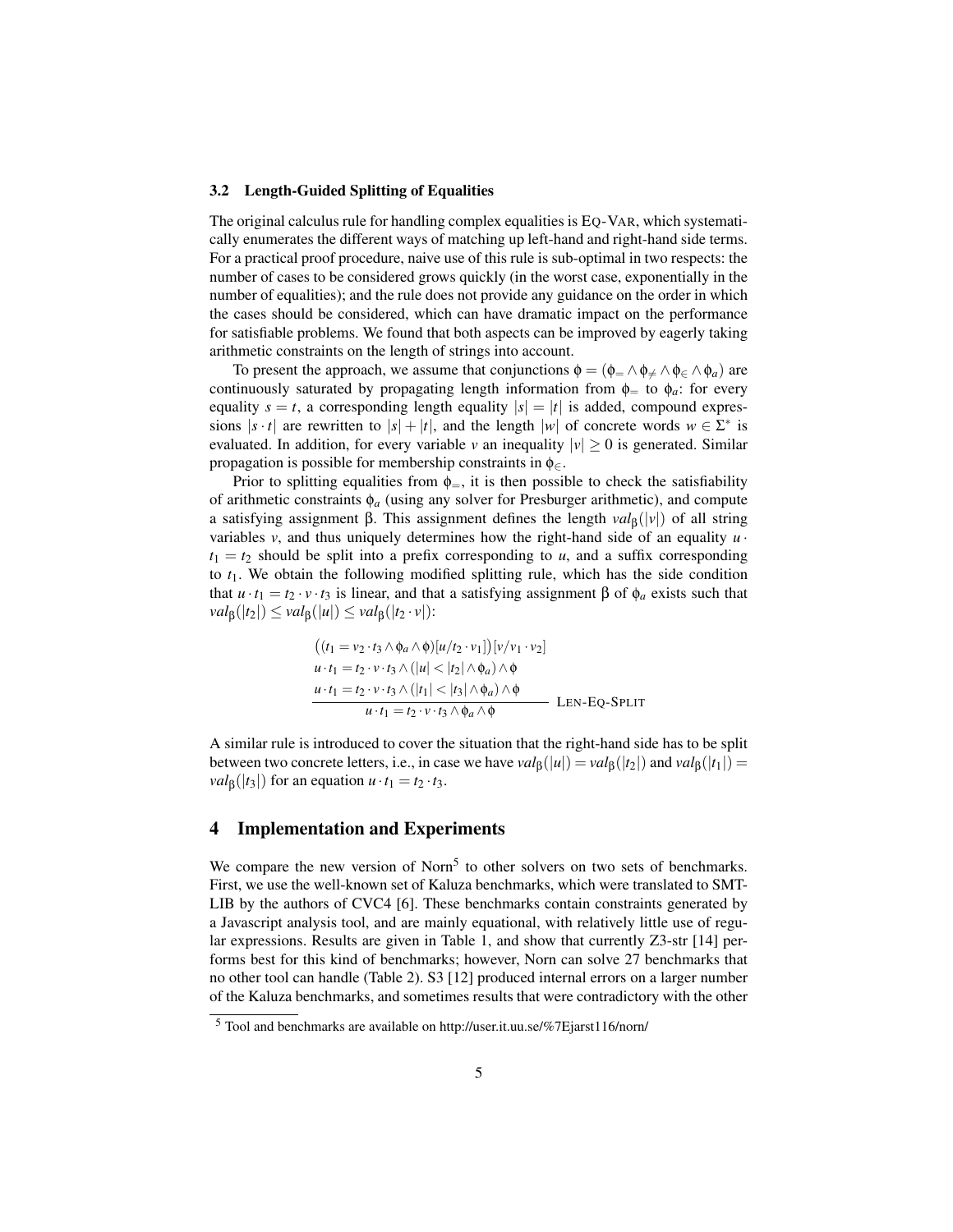Table 1. Experimental results. All experiments were done on an AMD Opteron 2220 SE machine, running 64-bit Linux and Java 1.8. Runtime was limited to 240s (wall clock time), and heap space to 1.5GB. CEGAR were benchmarks downsized from UTF16 when necessary.

|                    |             | <b>Norn 1.0</b> | <b>Norn 0.3</b> | CVC4 1.5pre | $Z3$ -str $1.0.0$ | S3    |
|--------------------|-------------|-----------------|-----------------|-------------|-------------------|-------|
| Kaluza             | (sat)       | 33072           | 31018           | 33772       | 34770             | 30925 |
|                    | (unsat)     | 11595           | 11256           | 11625       | 11799             | 11408 |
|                    | (unknown)   | 2617            | 5010            | 1887        | 715               | 3081  |
|                    | (crash)     |                 | 0               | 0           | $\theta$          | 1870  |
| <b>CEGAR</b> (sat) |             | 712             | 712             | 292         |                   | 307   |
|                    | (unsat)     | 315             | 315             | 98          |                   | 530   |
|                    | (unknown)   | $\Omega$        | $\theta$        | 637         |                   | 158   |
|                    | (crash/OOM) |                 |                 | 0           |                   | 32    |

Table 2. Complementarity of the results: number of problems for which one tool can show sat/unsat, whereas another tool times out or crashes. For instance, Norn can prove satisfiability of 435 Kaluza benchmarks on which CVC4 times out.

|                |                          | <b>Norn 1.0</b> |         | CVC4      |             | $Z3$ -str                          |  | S <sub>3</sub> |            |
|----------------|--------------------------|-----------------|---------|-----------|-------------|------------------------------------|--|----------------|------------|
|                |                          | sat unsat       |         | sat unsat |             | sat unsat                          |  |                | sat unsat  |
| <b>Norn</b>    | (Kaluza)                 |                 |         |           |             | $-$ +1 135 +57 +1 698 +231         |  |                | $+64$ +125 |
|                | (CEGAR)                  |                 |         | 0         | 0           |                                    |  | 0              | $\theta$   |
|                | $CVC4$ (Kaluza)          | $+435$ $+27$    |         |           |             | $+998$ +174                        |  | 0              | $\theta$   |
|                | (CEGAR)                  | $+420 + 217$    |         |           |             |                                    |  | $- +124 +398$  |            |
|                | $Z3\text{-str}$ (Kaluza) |                 | $0 +27$ | 0         | 0           |                                    |  | 0              | $\theta$   |
|                | (CEGAR)                  |                 |         |           |             |                                    |  |                |            |
| S <sub>3</sub> | (Kaluza)                 |                 |         |           |             | $+2184 +339 +2752 +312 +3750 +486$ |  |                |            |
|                | (CEGAR)                  | $+134$ $+56$    |         |           | $+57$ $+18$ |                                    |  |                |            |

solvers: for 95 problems, S3 claimed unsat, whereas Z3-str and CVC4 reported sat. For 27 of those, also Norn gave the answer sat. No contradictions were observed between CVC4, Z3-str, and Norn. A direct comparison with Norn 0.3 [1] was not possible due to lacking support for SMT-LIB input. Instead, we internally modified Norn and reverted back to the old version of the calculus. The results indicate that our new rules significantly improve the performance specially on large benchmarks.

As a second set of benchmarks, we considered queries generated during CEGARbased verification of string-processing programs [1]; those queries are quite small, but make heavy use of regular expressions and operators like the Kleene star. Norn could solve all of the benchmarks. We did not observe any major difference between the two versions of the calculus (runtimes are typically very small). Comparison with Z3-str was not possible, since the solver does not support regular expressions.<sup>6</sup> CVC4 and S3 showed timeouts, ran out of memory, or crashed on a large number of the benchmarks. S3 and Norn gave contradicting answers in altogether 413 cases, with manual inspection indicating that the answers by Norn were correct. This was confirmed by the S3 authors, and will be fixed in the near future; a corrected version was not available by the deadline.

<sup>6</sup> The recently released Z3-str2 supports regular expressions, but in a format different from all other compared tools, so that experiments could not be carried out by the deadline.